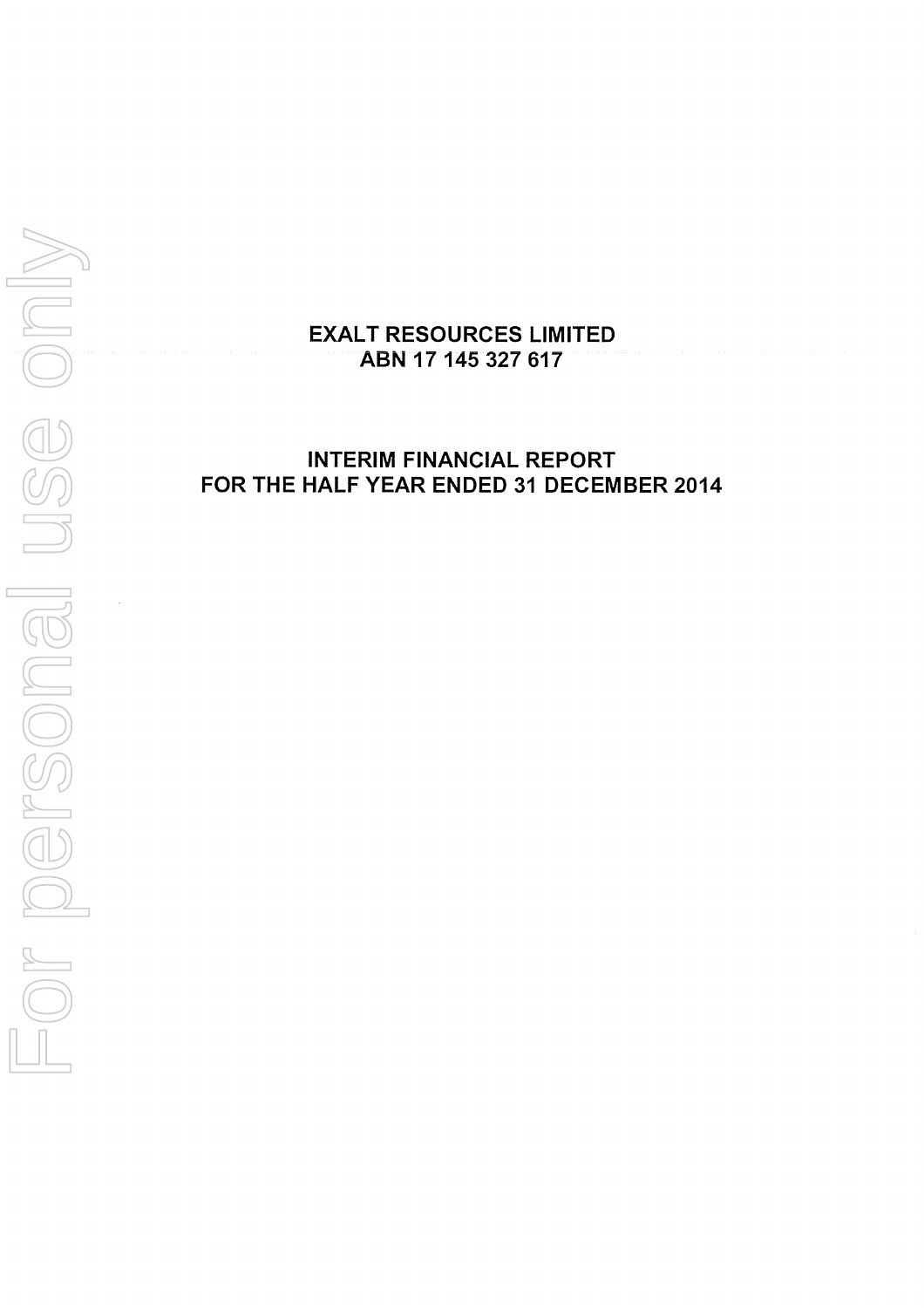# **CONTENTS**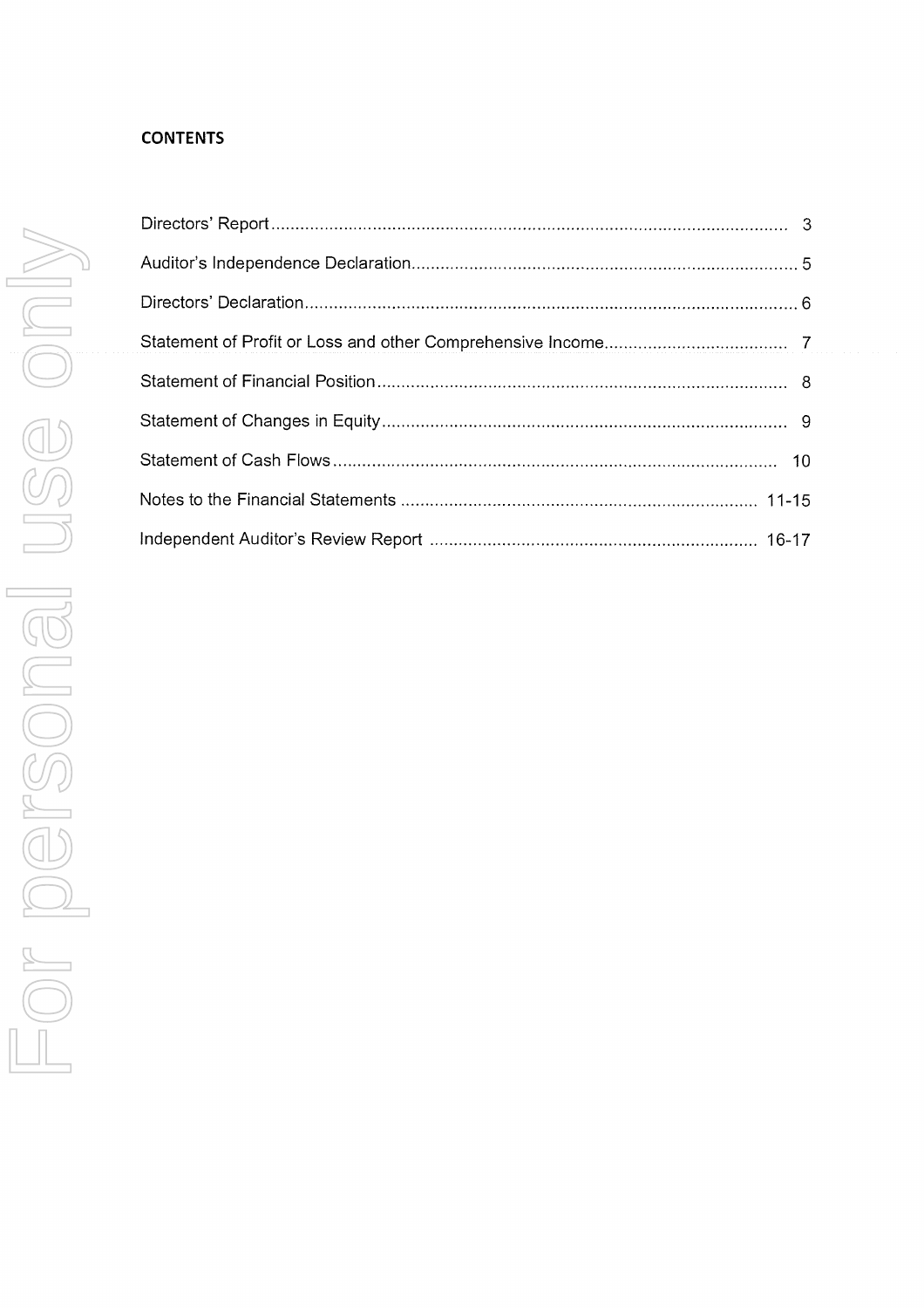# **DIRECTORS' REPORT**

#### DIRECTORS' REPORT

The directors submit herewith the financial report of the company for the half year ended 31 December 2014. In order to comply with the provisions of the Corporations Act 2001, the directors report as follows.

#### Directors

The names of the directors of the company during and since the end of the half year are:

Peter Bennetto Shane Hartwig Peter Dykes

Non-Executive Chairman Non-Executive Director Non-Executive Director

**Review of Operations** 

During the half year ended 31 December 2014 we continued exploration of NSW projects. In the period ended 31 December 2014 the company ceased the operations of its 100% subsidiary Odni Holdings (Pte.) Ltd. Details are set out in Note 10 to the financial statements.

#### Capital Structure

| Fully Paid Ordinary Shares on issue | 85,250,406 |
|-------------------------------------|------------|
| Options on issue                    | 16,008,568 |

NSW Projects: Mineral Hill South Project (EL 7945 100%)

In relation to the Company's NSW project;

#### Mineral Hill South EL 7945

The Company finalized some rehabilitation work from previous exploration at its Brooklyn Iron Project located at Mineral Hill South EL 7945.The Company has applied for renewal of this License for a further three years and is continuing to actively seek potential Joint Venture partners for this project and review other projects of interest.

Net Tangible Asset Backing

|                                         | 31 Dec 2014 31 Dec 2013 |              |
|-----------------------------------------|-------------------------|--------------|
| Per Ordinary Security (cents per share) | 4.35 cents              | $1.85$ cents |

In the half year to 31 December 2014 the Company has incurred a loss of \$189,222 (2013:\$10,519,192) and there was a net decrease in cash of \$159,355 as shown in the consolidated statement of financial position and the statement of cash flows in this financial report.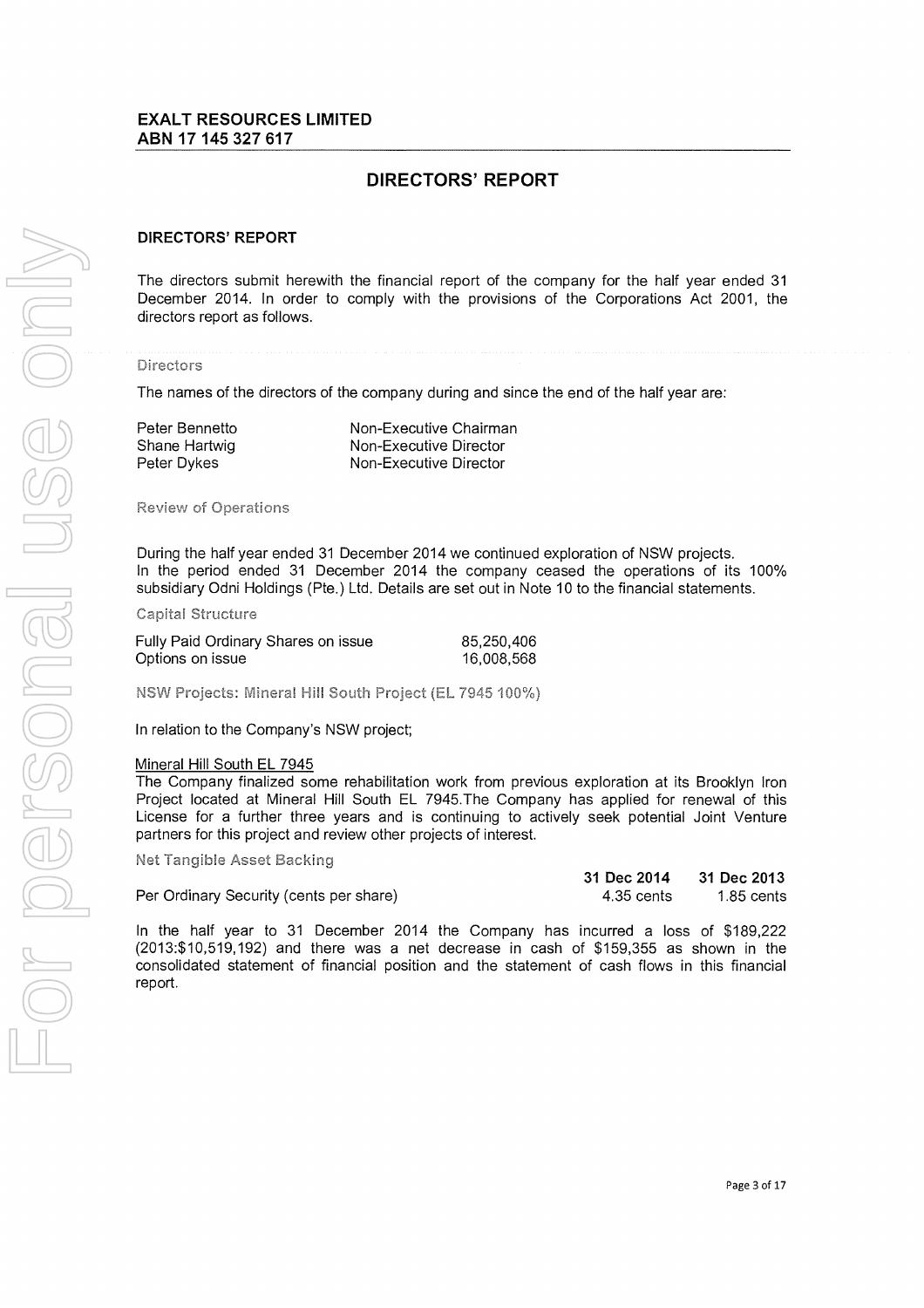## DIRECTORS' REPORT

#### Auditor's Independence Declaration

The auditor's independence declaration under section 307C of the Corporations Act 2001 is included on page 6 for the half year ended 31 December 2014.

Signed in accordance with a resolution of the board of directors.

On behalf of the Directors

**Director** 13 March 2015

Page 4 of 17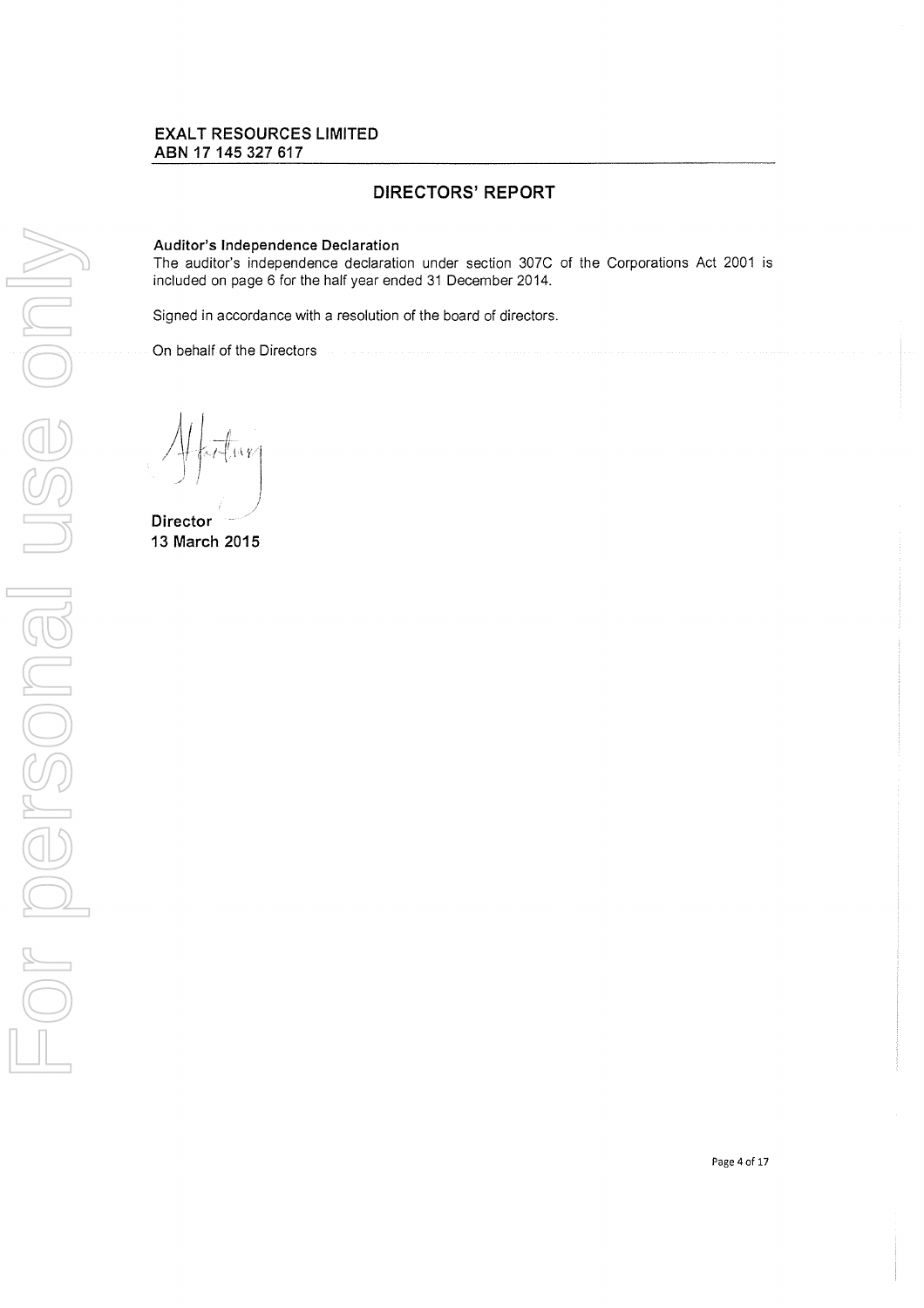## AUDITOR'S INDEPENDENCE DECLARATION UNDER SECTION 307C OF THE CORPORATIONS ACT 2001 TO THE DIRECTORS OF EXALT RESOURCES LIMITED

I declare that, to the best of my knowledge and belief, during the half year ended 31 December 2014 there have been:

- (a) no contraventions of the auditor independence requirements as set out in the  $F_x$ : (612) 9263 2800 Corporations Act 2001 in relation to the review, and
- (b) no contraventions of any applicable code of professional conduct in relation to the review.

Udl Chadurak

Hall Chadwick Level 40, 2 Park Street Sydney NSW 2000

Lell

For personal use only

IC POCTSONE

Graham Webb Partner Date: 13 March 2015

A member of AGN International Ltd, a worldwide association of separate and independent accounting and consulting firms

www.hallchadwick.com.au

SYDNEY • NEWCASTLE • PARRAMATTA • PENRITH • MELBOURNE • PERTH • BRISBANE • GOLD COAST • DARWIN

# ABN 17 4532 7617

#### SYDNEY

Level 40 2 Park Street Sydney NSW 2000 Australia

GPO Box 3555 Sydney NSW 2001

Ph: (612) 9263 2600

HALL CHADWICK 2 (NSW)

Chartered Accountants and Business Advisers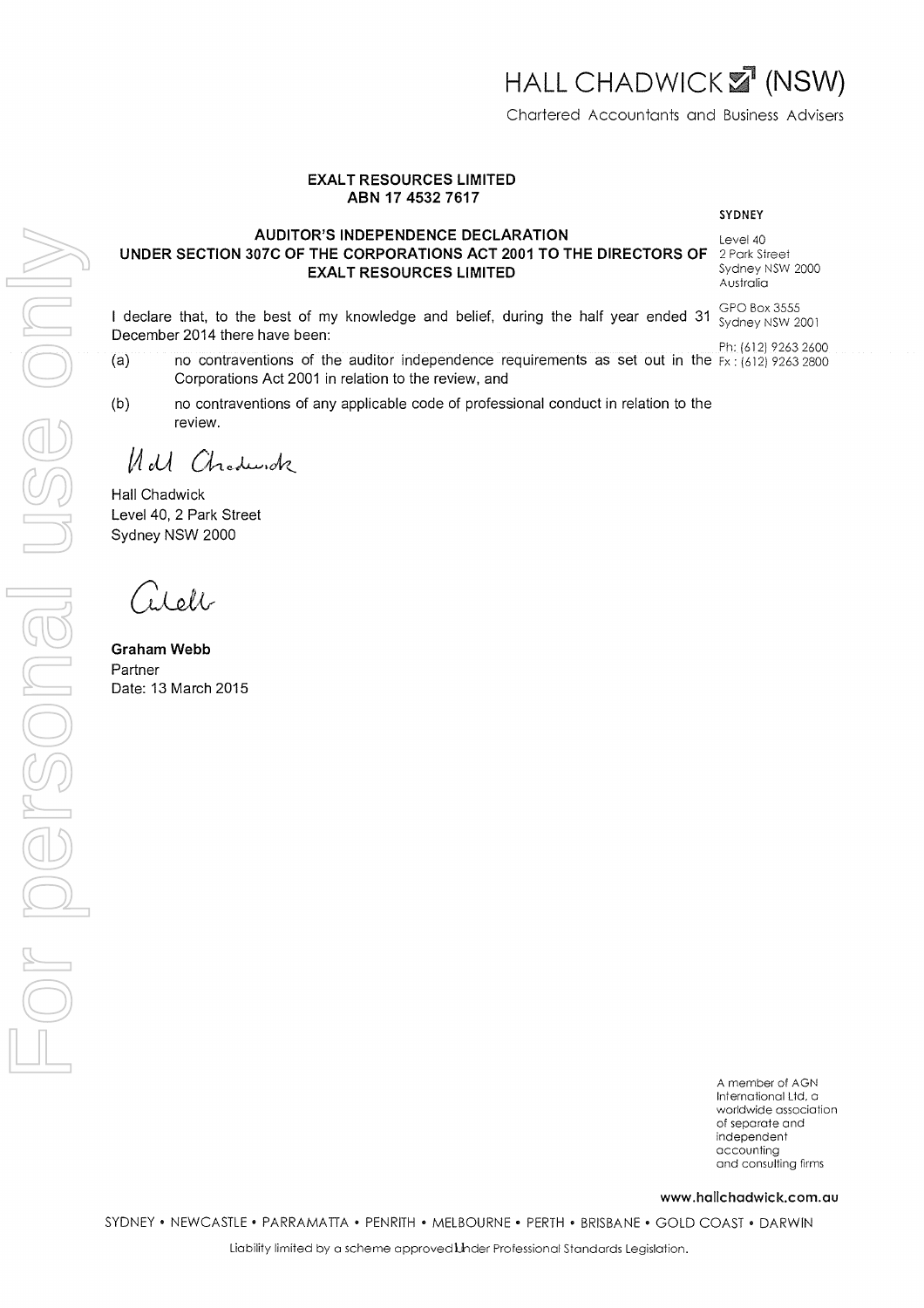#### DIRECTORS' DECLARATION

The directors of the company declare that:

- 1. The financial statements and notes, as set out on pages 7 to 17 are in accordance with the Corporations Act 2001, including:
	- (a) complying with Accounting Standard AASB 134 Interim Financial Reporting; and
	- (b) giving a true and fair view of the entity's financial position as at 31 December 2014 and of its performance for the half year ended on that date.
- 2. In the directors' opinion there are reasonable grounds to believe that the company will be able to pay its debts as and when they become due and payable.

Signed in accordance with a resolution of the board of directors.

On behalf of the Directors

Director 13 March 2015

Page 6 of 17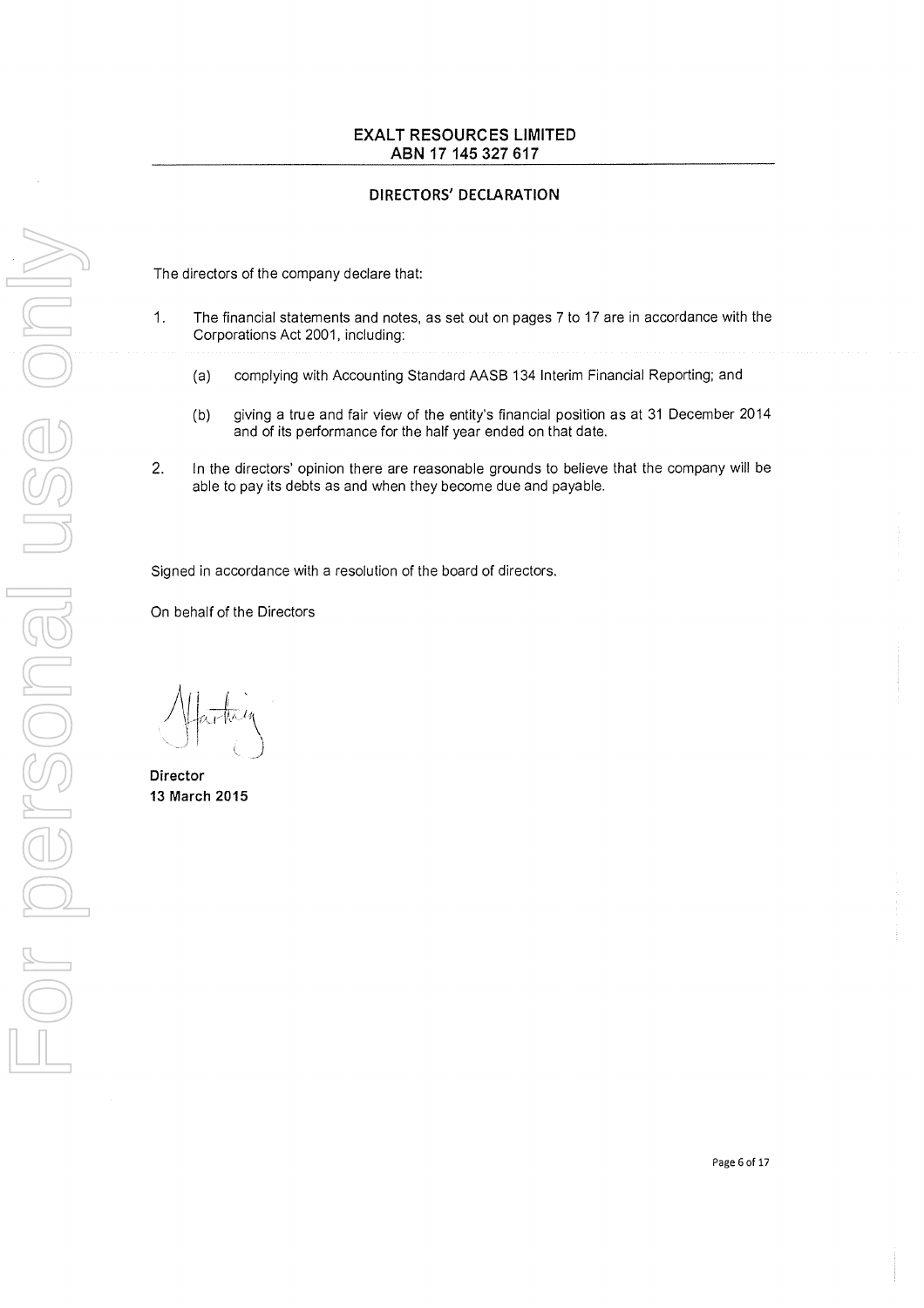# **CONSOLIDATED STATEMENT OF PROFIT OR LOSS AND OTHER COMPREHENSIVE INCOME FOR THE HALF YEAR ENDED** 31 **DECEMBER 2014**

|                                                                                              | <b>Note</b> | 31 December<br>2014<br>S | 31 December<br>2013<br>S |
|----------------------------------------------------------------------------------------------|-------------|--------------------------|--------------------------|
| Revenue<br>Consultancy expenses                                                              |             | 2,275<br>(40, 073)       | 24,291<br>(649, 384)     |
| Directors fees                                                                               |             | (54,000)                 | (119, 539)               |
| Legal and compliance fees                                                                    |             | (38, 151)                | (103, 589)               |
| <b>Occupancy Costs</b>                                                                       |             |                          | (75,040)                 |
| Professional fees                                                                            |             | (14,000)                 | (19, 894)                |
| <b>Employee Benefits Expense</b>                                                             |             |                          | (656, 142)               |
| Share Based Compensation                                                                     |             |                          | (244, 241)               |
| <b>Exploration Costs</b>                                                                     |             | (27, 499)                |                          |
| Impairment of Odni                                                                           |             | (10, 352)                | (8,431,095)              |
| Interest Expense                                                                             |             | (2,001)                  | (6, 565)                 |
| Other expenses                                                                               |             | (5, 421)                 | (237,994)                |
| Loss before income tax                                                                       |             | (189, 222)               | (10, 519, 192)           |
| Income tax expense                                                                           |             |                          |                          |
| Loss for the period                                                                          | 2           | (189,222)                | (10,519,192)             |
| <b>Other Comprehensive Income</b><br>Other Comprehensive income for the period<br>net of tax |             |                          |                          |
| <b>Total Comprehensive loss for the period</b>                                               |             | (189, 222)               | (10, 519, 192)           |
| Loss per share                                                                               |             |                          |                          |

Basic and diluted loss per share

**2.4 cents** \$14.38 cents

The above statement of profit or loss and other comprehensive income should be read in conjunction with the accompanying notes.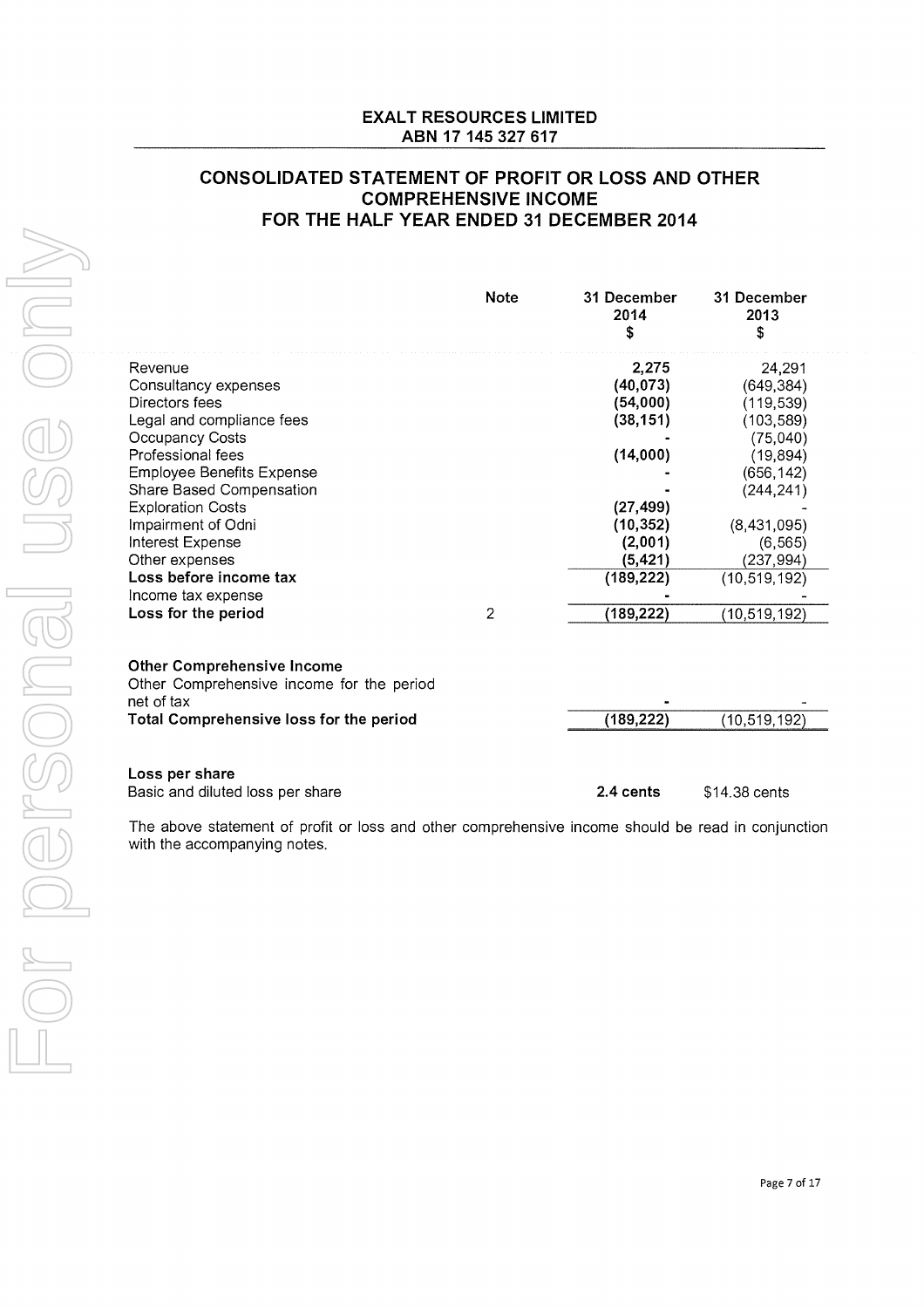# **CONSOLIDATED STATEMENT OF FINANCIAL POSITION AS AT 31 DECEMBER 2014**

| <b>Note</b> | 31 December<br>2014<br>\$ | 30 June<br>2014<br>\$                                                                        |
|-------------|---------------------------|----------------------------------------------------------------------------------------------|
|             |                           |                                                                                              |
|             |                           |                                                                                              |
|             | 148,667                   | 308,023                                                                                      |
|             | 8,695                     | 85,884                                                                                       |
|             | 157,362                   | 393,907                                                                                      |
|             |                           |                                                                                              |
|             | 1,435                     | 2,073                                                                                        |
| 3           | 324,307                   | 309,517                                                                                      |
|             |                           | 311,590                                                                                      |
|             | 483,104                   | 705,497                                                                                      |
|             |                           |                                                                                              |
|             |                           |                                                                                              |
|             |                           | 394,514                                                                                      |
|             |                           | 394,514                                                                                      |
|             |                           | 394,514                                                                                      |
|             | 370,861                   | 310,983                                                                                      |
|             |                           |                                                                                              |
|             |                           | 11,703,950                                                                                   |
|             |                           | 638,818                                                                                      |
|             |                           | (12,031,785)                                                                                 |
|             |                           | 310,983                                                                                      |
|             | 5<br>6                    | 325,742<br>112,243<br>112,243<br>112,243<br>11,940,409<br>178,468<br>(11,748,016)<br>370,861 |

The above statement of financial position should be read in conjunction with the accompanying notes.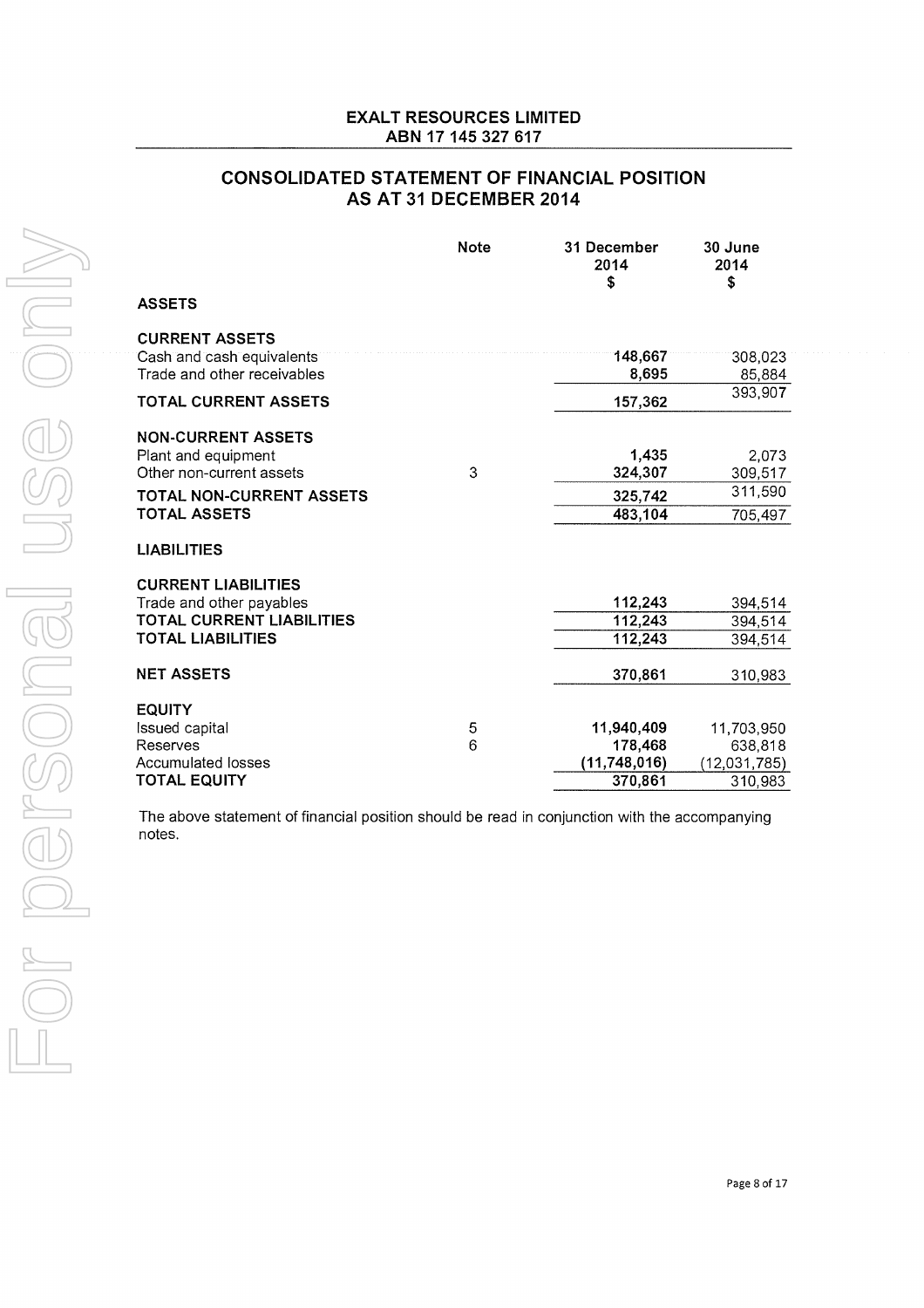# **CONSOLIDATED STATEMENT OF CHANGES IN EQUITY FOR THE HALF YEAR ENDED 31 DECEMBER 2014**

| For the year ended 31<br>December 2014             | Issued     | Performance   | Share-based<br>Payments | Accumulated    |            |
|----------------------------------------------------|------------|---------------|-------------------------|----------------|------------|
|                                                    | Capital    | <b>Shares</b> | Reserve                 | Losses         | Total      |
|                                                    | S          | \$            | \$                      | \$             | \$         |
| Balance at 1 July 2014                             | 11,703,950 |               | 638,818                 | (12,031,785)   | 310,983    |
| Total comprehensive loss for the<br>period         |            |               |                         | (189, 222)     | (189, 222) |
| Ordinary Shares issued during<br>the period        | 135,000    |               |                         |                | 135,000    |
| Ordinary shares issued in lieu of<br>director fees | 109,409    |               |                         |                | 109,409    |
| Options redeemed during the<br>period              |            |               | (460, 350)              | 460,350        |            |
| Derecognition of subsidiary                        |            |               |                         | 12,641         | 12,641     |
| Capital raising Costs                              | (7,950)    |               |                         |                | (7,950)    |
| Balance at 31 December 2014                        | 11,940,409 |               | 178,468                 | (11, 748, 016) | 370,861    |

|                                            | Issued<br>Capital | Performance<br><b>Shares</b> | Share-based<br><b>Payments</b><br><b>Reserve</b> | Accumulated<br>Losses | Total          |
|--------------------------------------------|-------------------|------------------------------|--------------------------------------------------|-----------------------|----------------|
|                                            | \$                |                              | \$                                               | \$                    | \$             |
| For the year ended 31<br>December 2013     |                   |                              |                                                  |                       |                |
| Balance at 1 July 2013                     | 11,602,950        | 2,756,666                    | 1,560,852                                        | (4,810,658)           | 11,109,810     |
| Total comprehensive loss for the<br>period |                   |                              |                                                  | (10, 519, 192)        | (10, 519, 192) |
| Performance Shares redeemed                |                   | (2,756,666)                  |                                                  | 2,756,666             |                |
| Share based payments                       |                   |                              | 244,240                                          |                       | 244,240        |
| Options redeemed during the<br>period      |                   |                              | (149, 648)                                       | 149,648               |                |
| Options cancelled during the<br>period     |                   | $\overline{\phantom{a}}$     | (1,016,626)                                      | 1,016,626             |                |
| Balance at 31 December 2013                | 11,602,950        |                              | 638,818                                          | (11, 406, 910)        | 834,859        |

The above statement of changes in equity should be read in conjunction with the accompanying notes.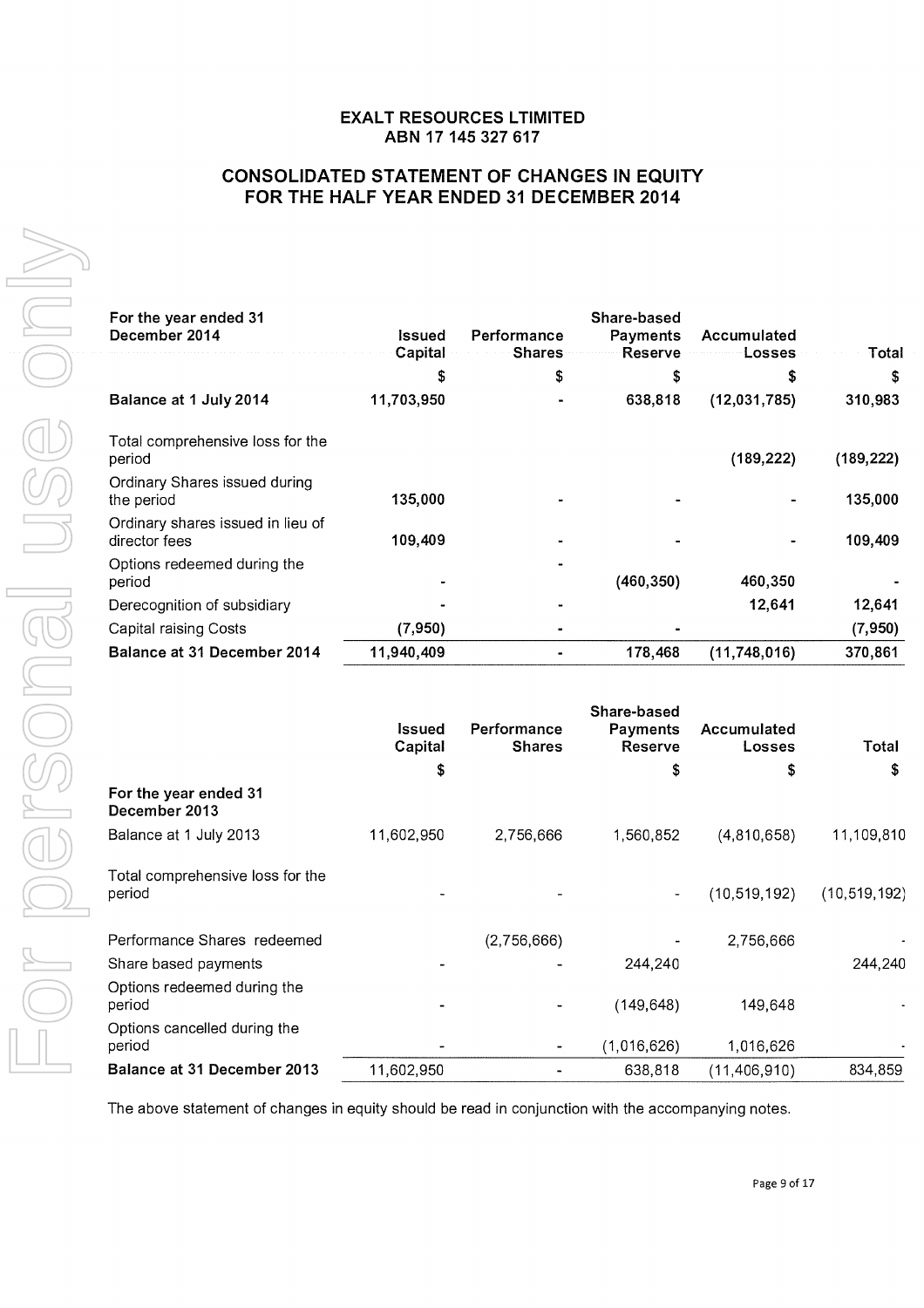# **CONSOLIDATED STATEMENT OF CASH FLOWS FOR THE HALF YEAR ENDED 31 DECEMBER 2014**

|                                                                                           | 31 December<br>2014 | 31 December<br>2013 |
|-------------------------------------------------------------------------------------------|---------------------|---------------------|
| <b>CASH FLOWS FROM OPERATING ACTIVITIES</b><br>Interest received                          | 2,275               | 24,291              |
| Payments to suppliers and employees                                                       | (273,890)           | (2,192,396)         |
| Net cash used in operating activities                                                     | (271, 615)          | (2, 168, 105)       |
| <b>CASH FLOWS OF INVESTING ACTIVITIES</b>                                                 |                     |                     |
| Purchase of plant and equipment                                                           |                     | (2,502)             |
| Exploration and evaluation expenditure                                                    | (14, 790)           | (167, 561)          |
| Net cash outflow from investing activities                                                | (14,790)            | (170,063)           |
| <b>CASH FLOWS FROM FINANCING ACTIVITIES</b>                                               |                     |                     |
| Proceeds from issues of shares                                                            | 135,000             |                     |
| Payments relating to capital raising                                                      | (7,950)             |                     |
| Net cash inflow from financing activities                                                 | 127,050             |                     |
| Net (decrease) in cash and cash equivalents<br>Cash and cash equivalents at the beginning | (159, 355)          | (2,338,168)         |
| of the half year                                                                          | 308,023             | 2,974,105           |
| Cash and cash equivalents at the end of the half-year                                     | 148,667             | 635,937             |
|                                                                                           |                     |                     |

The above statement of cash flows should be read in conjunction with the accompanying notes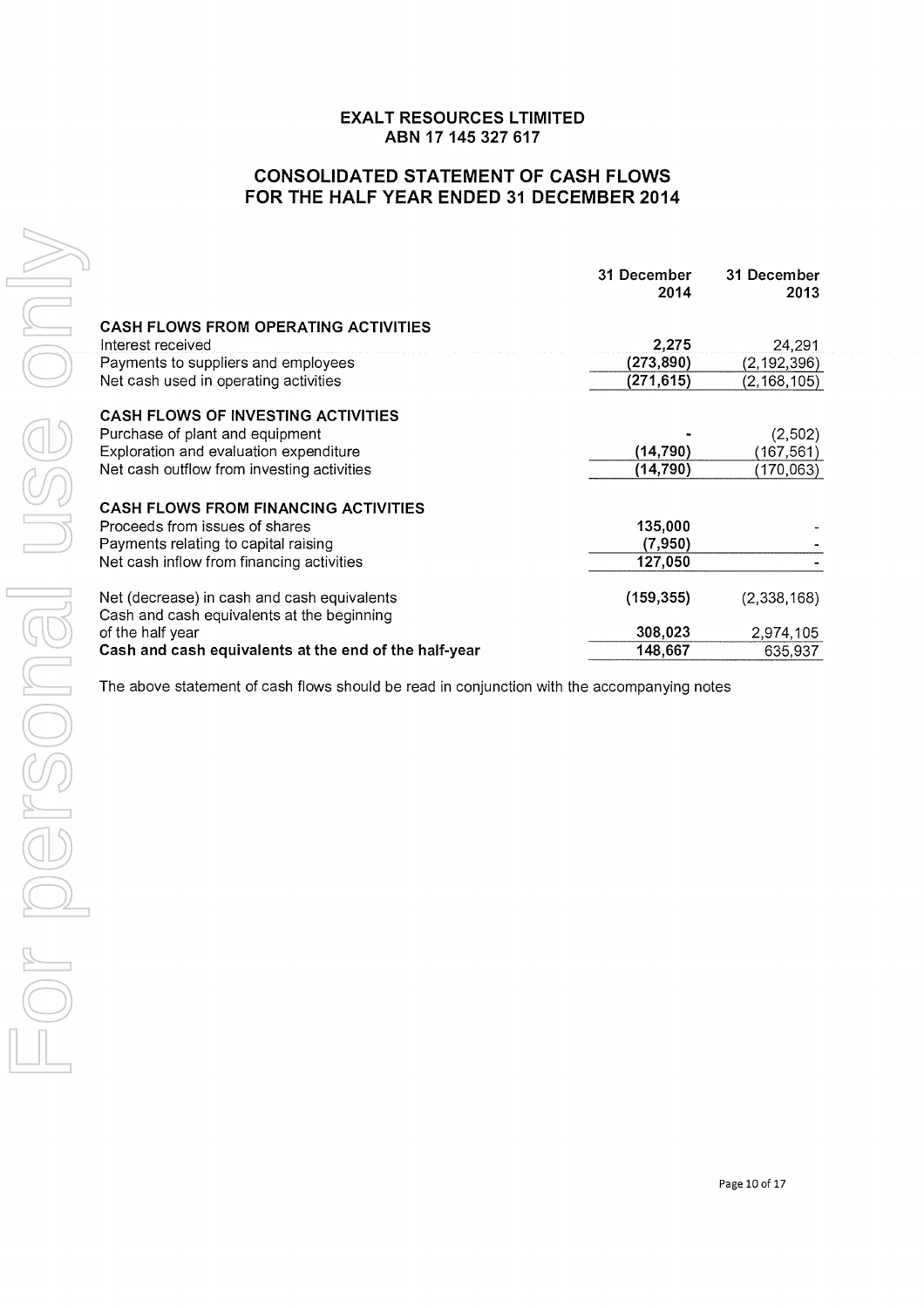## NOTE 1: SUMMARY OF SIGNIFICANT ACCOUNTING POLICIES

#### Basis of Preparation

These general purpose interim consolidated financial statements for half-year reporting period ended 31 December 2014 have been prepared in accordance with requirements of the Corporations Act 2001 and Australian Accounting Standard AASB 134: Interim Financial Reporting. The Group is a for-profit entity for financial reporting purpose under Australian Accounting Standards.

This interim financial report is intended to provide users with an update on the latest annual financial statements of Exalt Resources Limited (referred to as the Group). As such, it does not contain information that represents relatively insignificant changes occurring during the half-year within the Group. It is therefore recommended that this financial report be read in conjunction with the annual financial statements of the Group for the year ended 30 June 2014, together with any public announcements made during the following half-year.

#### Accounting Policies

The same accounting policies and methods of computation have been followed in this interim financial report as were applied in the most recent annual financial statements.

#### Critical Accounting Estimates and Judgments

The critical estimates and judgments are consistent with those applied and disclosed in the June 2014 Annual Report.

#### Carrying value of exploration expenditure

The Group performed a detailed review of its exploration tenements at period end to determine whether the related expenditure should continue to be capitalised under AASB 6 or written off to profit or loss. In reviewing the application of the Group's accounting policy relating to exploration expenditure, management is required to make certain estimates and assumptions about future events or circumstances in particular whether an economically viable extraction operation can be established. Estimates and assumptions made may change if new information becomes available. Following a review of existing exploration expenditure management believes a continuation of the existing accounting policy relating to exploration expenditure should be maintained.

#### Going Concern

The financial statements have been prepared on a going concern basis. The Company incurred a loss of \$189,222 (2013:\$10,519,192) and had a deficiency of cash flows from operations of \$271,615, during the period ended 31 December 2014. The Directors managed the Group's cash flows carefully to meet its operational commitments and consider the going concern basis to be appropriate for the following reasons:

- The Company has reduced its commitments over the last 12 months and will continue to do so. In the directors' opinion there are reasonable grounds to believe that the company will be able to pay its debts as and when they become due and payable; and
- The Group has successfully raised \$135,000 during the period ended 31 December 2014.The directors are reviewing the Group's capital raising options and have plans to raise sufficient additional funds to meet ongoing working capital requirements.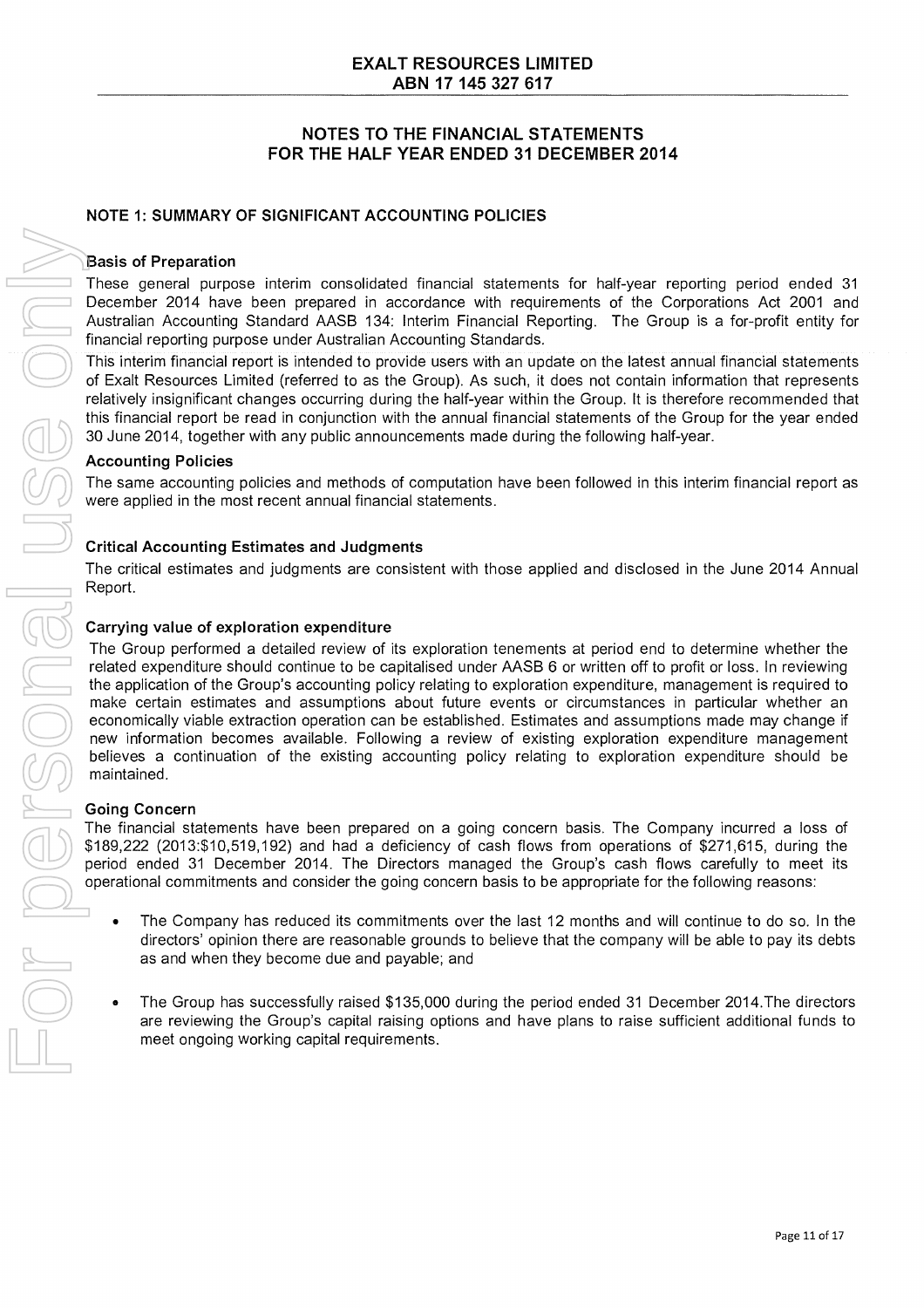All revenue and expense items that are relevant in explaining the financial performance for the interim report have been included in the statement of profit or loss and other comprehensive income.

# NOTE 3: OTHER NON -CURRENT ASSETS

|                                                         | 31 December<br>2014 | 30 June<br>2014 |
|---------------------------------------------------------|---------------------|-----------------|
| Non-current:                                            |                     |                 |
| <b>Exploration Expenditure:</b>                         |                     |                 |
| Balance at beginning of period                          | 309,517             | 8.771.255       |
| Exploration and evaluation expenditure - Australia      | 14,790              | 269,507         |
| Impairment of mining rights and exploration costs -ODNI |                     | (8,370,162)     |
| Impairment of NSW exploration costs                     |                     | (361,083)       |
| Balance as at end of period                             | 324.307             | 309,517         |

Recoverability of the carrying amount of exploration assets is dependent on the successful exploration and commercial exploitation of the tenements. The carrying value of exploration at balance date relates to the **Mineral Hill South project only.**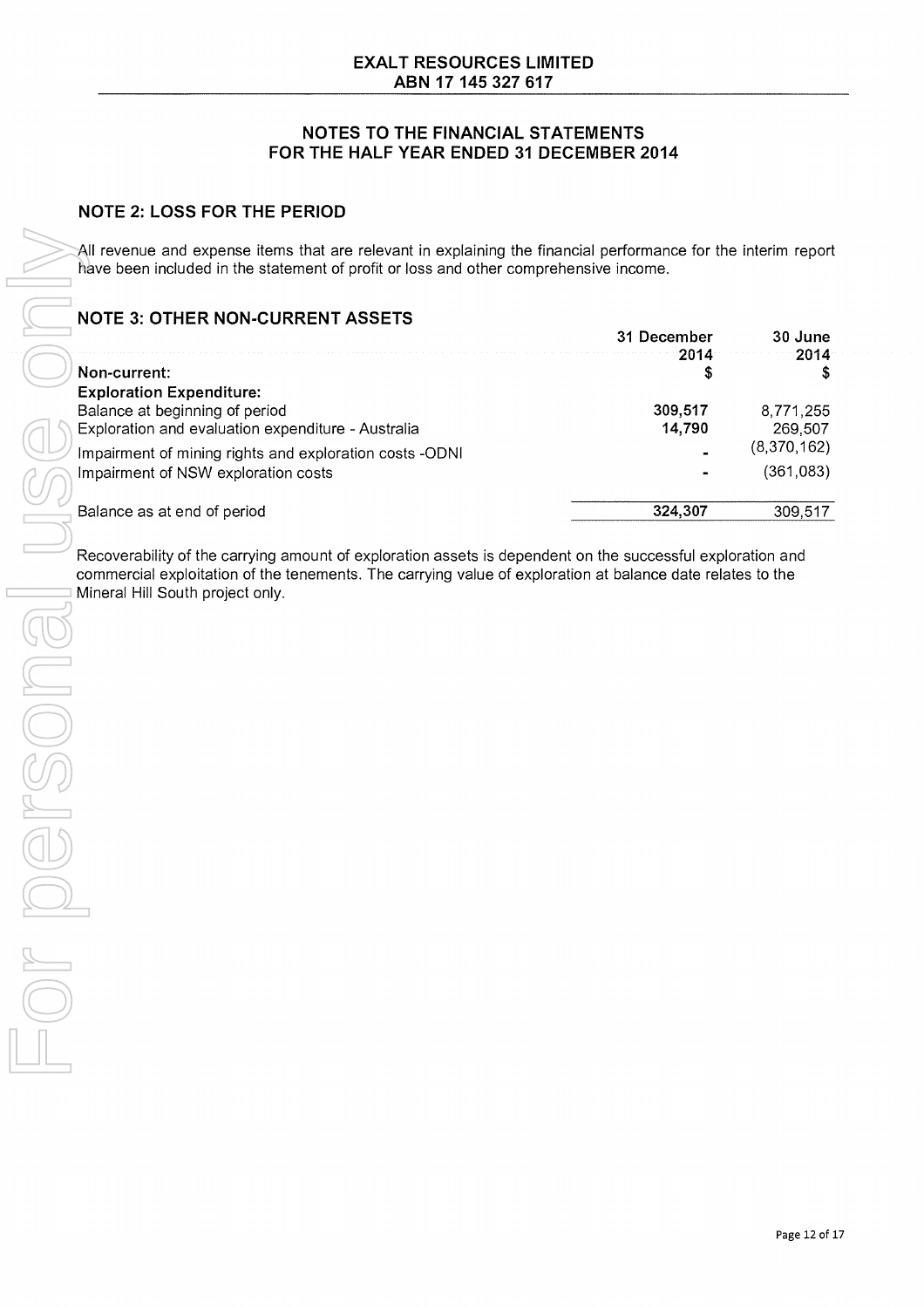## **NOTE 4: OPERATING SEGMENTS**

The Group has identified its operating segments based on the location of its exploration assets. The Group operates in one business segment being minerals and energy exploration and in one geographic segments being Australia. In the prior period, the company operated in 2 geographic segments being Australia and Indonesia.

|                                                                             |                                |                                 |                    | Total          |
|-----------------------------------------------------------------------------|--------------------------------|---------------------------------|--------------------|----------------|
|                                                                             | Indonesia<br><b>Operations</b> | Australian<br><b>Operations</b> | Corporate          | S              |
| 2014                                                                        |                                |                                 |                    |                |
|                                                                             |                                |                                 | 2,275              | 2,275          |
| Revenue                                                                     |                                |                                 |                    |                |
| Net loss before tax                                                         |                                | (14, 790)                       | (174, 432)         | (189, 222)     |
| i)<br><b>Segment Assets</b>                                                 |                                | 324,307                         | 164,793            | 483,104        |
| <b>Total Assets</b>                                                         |                                | 324,307                         | 164,793            | 483,104        |
| <b>Segment Liabilities</b><br>ii)                                           |                                |                                 | (112, 243)         | (112, 243)     |
| <b>Total Liabilities</b>                                                    |                                |                                 | (112, 243)         | (112, 243)     |
| 2013                                                                        |                                |                                 |                    |                |
| Revenue                                                                     |                                | 24,291                          |                    | 24,291         |
| Net loss before tax                                                         | (9,310,052)                    | (1,089,601)                     | (119, 539)         | (10, 519, 192) |
| iii)<br>Segment Assets                                                      |                                |                                 |                    |                |
| <b>Total Assets</b>                                                         |                                | 708,792                         | 635,936            | 1,344,728      |
| <b>Segment Liabilities</b><br>iv)                                           |                                |                                 |                    |                |
| <b>Total Liabilities</b>                                                    |                                | (509,869)                       |                    | (509, 869)     |
| <b>NOTE 5: ISSUED CAPITAL</b>                                               |                                |                                 | 31 December        | 30 June        |
|                                                                             |                                |                                 | 2014               | 2014           |
|                                                                             |                                |                                 | \$                 | \$             |
| a) Ordinary shares                                                          |                                |                                 |                    |                |
| Balance as at beginning of the period                                       |                                |                                 | 11,703,950         | 11,602,950     |
| 3,366,667 Shares issued                                                     |                                |                                 |                    | 101,000        |
| 4,500,000 Shares issued<br>4,178,447 Shares issued in lieu of director fees |                                |                                 | 135,000<br>109,409 |                |
| <b>Capital raising Costs</b>                                                |                                |                                 | (7,950)            |                |
| <b>Closing Balance</b>                                                      |                                |                                 | 11,940,409         | 11,703,750     |
| b) Performance Shares                                                       |                                |                                 |                    |                |
| Balance as at beginning of the period                                       |                                |                                 |                    | 2,756,666      |
| 18,000,000 Performance Shares issued to Barry Tudor                         |                                |                                 |                    |                |
| redeemed<br>66,000,000 Performance Shares issued to Odni                    |                                |                                 |                    | (116, 666)     |
| redeemed                                                                    |                                |                                 |                    | (2,640,000)    |
| Balance as at end of period                                                 |                                |                                 |                    |                |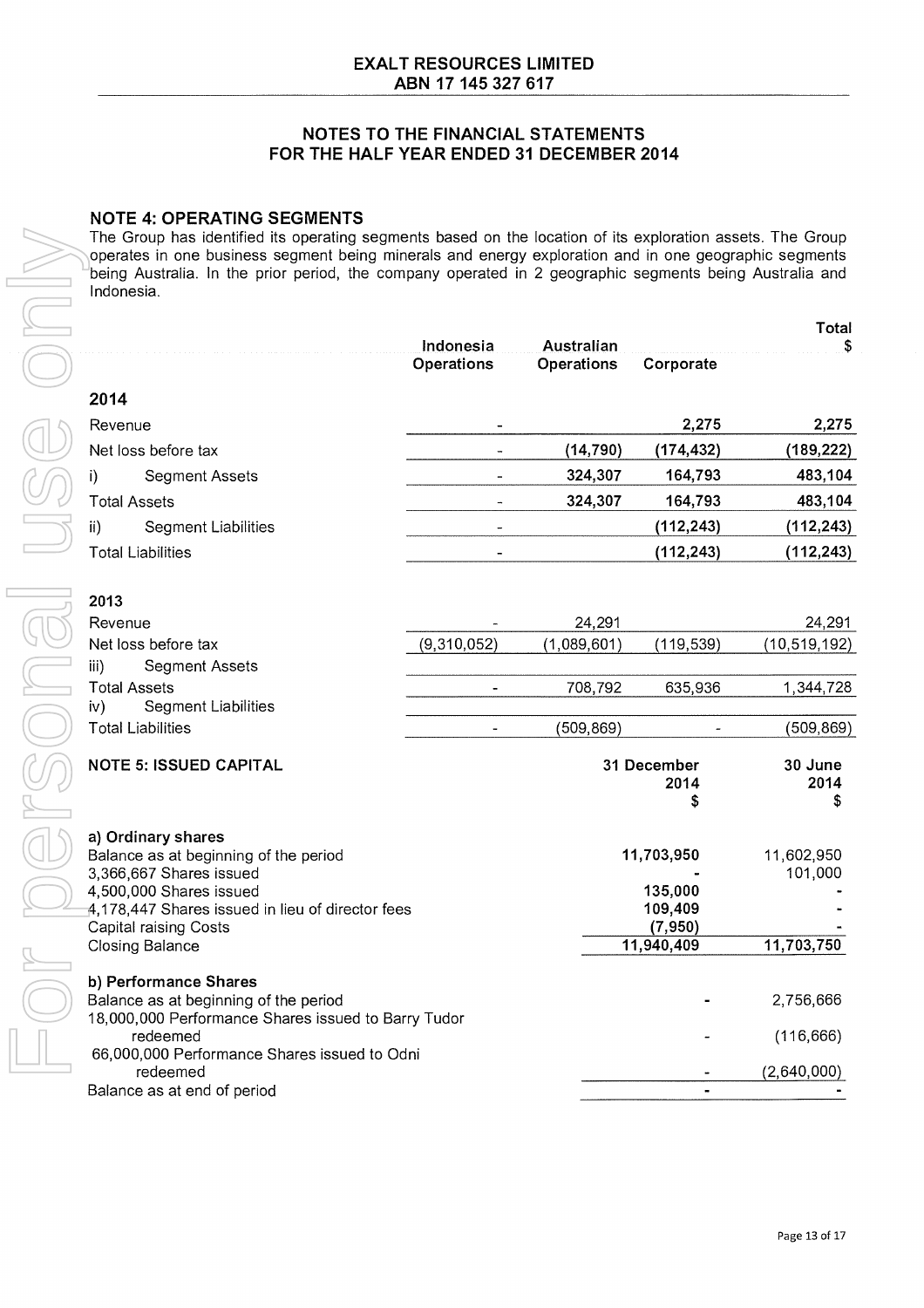| <b>NOTE 6: RESERVES</b>                                                                                                                                                         | 31 December<br>2014<br>S | 30 June<br>2014                                |
|---------------------------------------------------------------------------------------------------------------------------------------------------------------------------------|--------------------------|------------------------------------------------|
| Balance as at beginning of the period                                                                                                                                           | 638,819                  | 1.560.852                                      |
| Options Expensed During the Period to Directors<br>Options Redeemed During the Period to Directors<br>Options Redeemed During the Period to ODNI<br>Balance as at end of period | 638,819                  | 244.241<br>(149,648)<br>(1,016,626)<br>638,819 |

#### **NOTE 7: RECONCILIATION OF OPTIONS ISSUED**

|                                                | 31 December<br>2014 | 30 June<br>2014 |
|------------------------------------------------|---------------------|-----------------|
|                                                | No. on Issue        | No. on Issue    |
| Balance as at beginning of the period          | 26,008,568          | 61,008,568      |
| 30,000,000 Options (redeemed): Odni            |                     | (30,000,000)    |
| 3,000,000 Options (redeemed): Barry Tudor      | $\blacksquare$      | (3,000,000)     |
| 2,000,000 Options (redeemed): William Moss     | ۰                   | (2,000,000)     |
| 10,000,000 Options (redeemed): Peloton Capital | (10,000,000)        |                 |
| Balance as at end of period                    | 16,008,568          | 26,008,568      |

#### **NOTE 8: RELATED PARTY TRANSACTIONS**

During the period the Group issued 4,178,447 ordinary shares in lieu of director fees as approved by shareholders at the company's AGM.

Other than the above there were no significant changes in the nature of related party transactions from 30 June 2014.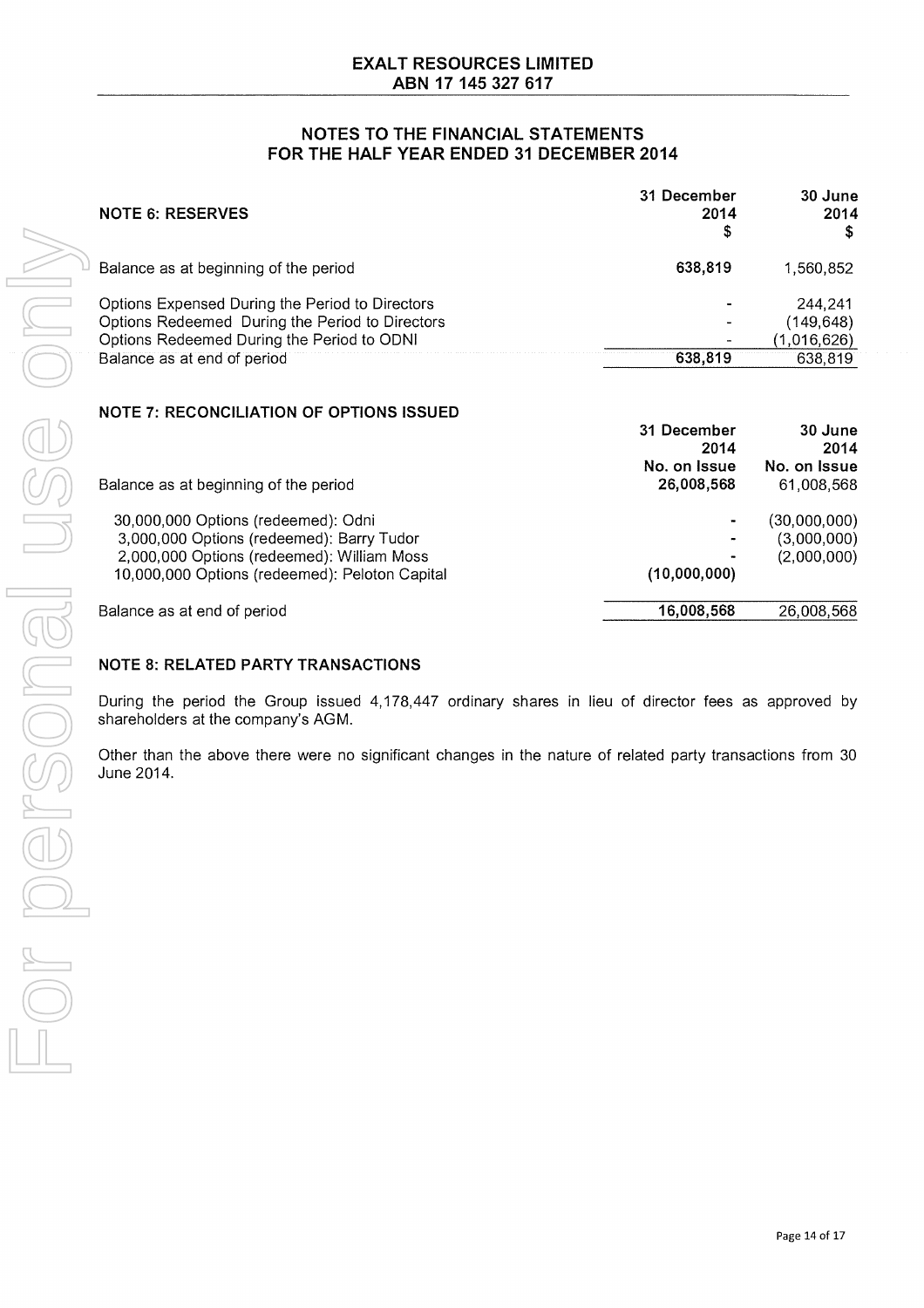#### NOTE 9: CONTINGENT LIABILITIES

There have been no changes to contingent liabilities or contingent assets since the last annual reporting date.

#### NOTE 10: WINDING UP OF SUBSIDIARY

During the period, the group ceased the operations of Odni Holdings (Pte.) Ltd which was a 100% subsidiary of the Group on 31 October 2014. This follows the Group's decision to write off the entire capitalised exploration and evaluation in December 2013.

As at 31 October 2014, the company had no assets and liabilities.

No income or expenses were recognised in the profit or loss and other comprehensive income in the period.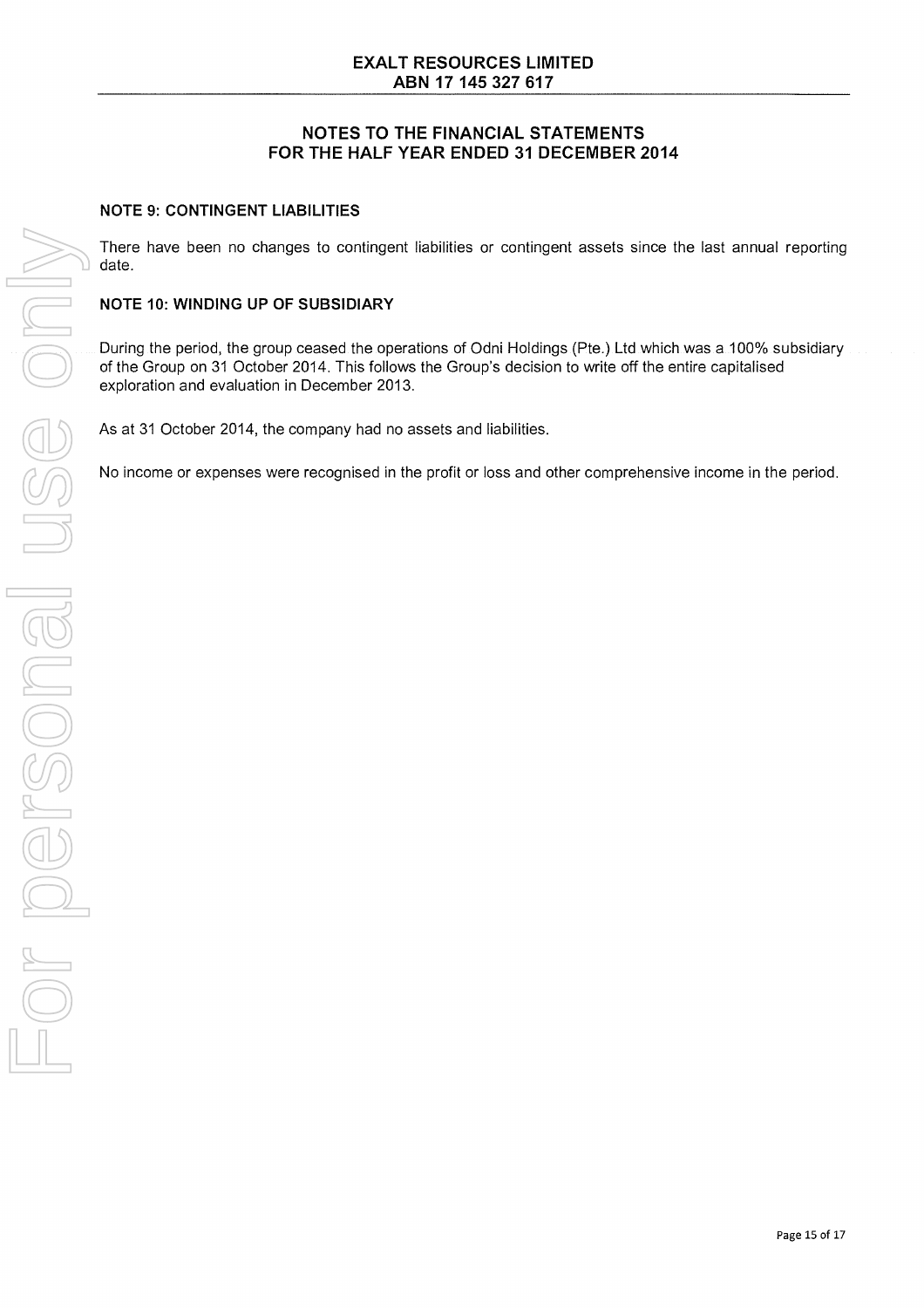## **INDEPENDENT AUDITOR'S REVIEW REPORT TO THE MEMBERS OF EXALT RESOURCES LIMITED**

#### **Report on the Half-Year Financial Report**

We have reviewed the accompanying half-year financial report of Exalt Resources Limited, which comprises the consolidated statement of financial position as at 31 December 2014, the consolidated statement of profit or loss and other comprehensive income, the consolidated statement of changes in equity and consolidated statement of cash flows for the half year ended on that date, notes comprising a summary of significant accounting policies and other explanatory notes and the directors' declaration.

#### **Directors' Responsibility for the Financial Report**

The directors of Exalt Resources Limited are responsible for the preparation of the halfyear financial report that gives a true and fair view in accordance with Australian Accounting Standards (including Australian Accounting Interpretations) and the Corporations Act 2001 and for such internal control as the directors determine is necessary to enable the preparation of the half year financial report that gives a true and fair view and is free from material misstatement, whether due to fraud or error.

#### **Auditor's Responsibility**

Our responsibility is to express a conclusion on the half- year financial report based on our review. We conducted our review in accordance with Auditing Standards on Review Engagements ASRE 2410: Review of an Interim and other Financial Reports Performed by the Independent Auditor of the Entity, in order to state whether, on the basis of the procedures described, we have become aware of any matter that makes us believe that the half year financial report is not in accordance with the Corporations Act 2001 including: giving a true and fair view of Exalt Resources Limited's financial position as at 31 December 2014 and its performance for the half-year ended on that date, and complying with Accounting Standard AASB 134: Interim Financial Reporting and the Corporations Regulations 2001. As the auditor of Exalt Resources Limited, ASRE 2410 requires that we comply with the ethical requirements relevant to the audit of the annual financial report.

A review of a half-year financial report consists of making enquiries, primarily of persons responsible for financial and accounting matters, and applying analytical and review procedures. A review is substantially less in scope than an audit conducted in accordance with Australian Auditing Standards and consequently does not enable us to obtain assurance that we would become aware of all significant matters that might be identified in an audit. Accordingly, we do not express an audit opinion.

#### **Independence**

In conducting our review, we have complied with the independence requirements of the International Ltd, a Corporations Act 2001.

A member of AGN worldwide association of separate and independent accounting and consulting firms

www.hallchadwick.com.au

SYDNEY • NEWCASTLE • PARRAMATTA • PENRITH • MELBOURNE • PERTH • BRISBANE • GOLD COAST • DARWIN

SYDNEY

Level 40 2 Park Street Sydney NSW 2000 Australia

GPO Box 3555 Sydney NSW 2001

Ph: (612) 9263 2600 Fx : (612) 9263 2800